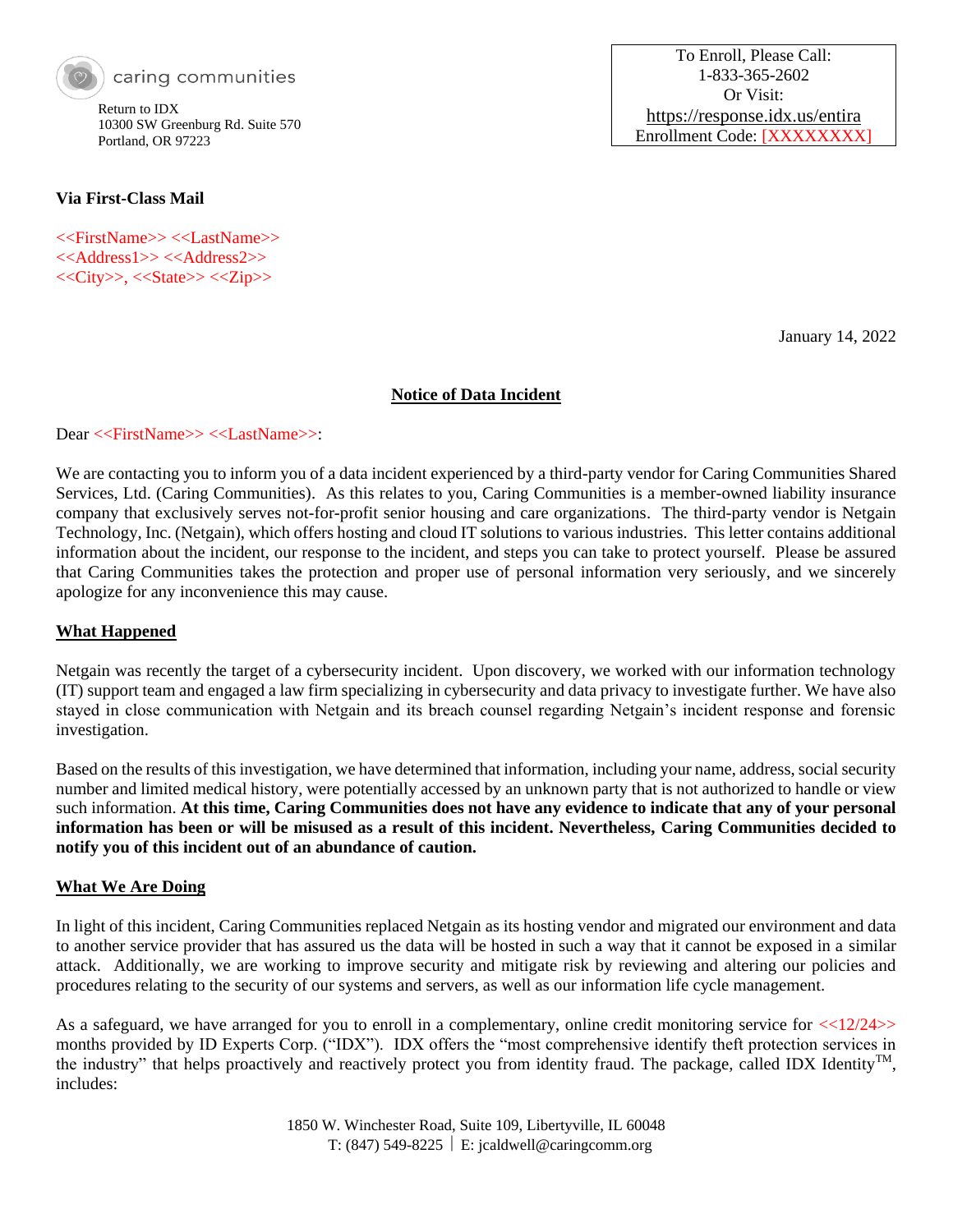- Continuous Credit Monitoring;
- CyberScan Identity Monitoring;
- \$1,000,000 of reimbursement insurance; and
- Unlimited access to the IDX Member Services' team.

Perhaps most importantly, IDX provides restoration services to all affected individuals, ensuring that if you were to fall victim to identity theft or have any irregularities on you accounts, IDX's ICFE-Certified Recovery Advocates will work on your behalf to remove all fraud from your records.

### **What You Can Do:**

We encourage you to contact IDX with any questions and to enroll in free IDX services by calling 1-833-365-2602 or by going to<https://response.idx.us/entira> and using the Enrollment Code provided above. IDX is available Monday through Friday 8 am - 8 pm Central Time. Please note the deadline to enroll is April 14, 2022.

Again, at this time, there is no evidence that your information has been misused. However, we encourage you to take full advantage of this service offering.

## **For More Information**

We are enclosing additional information regarding the resources available to you, and the steps that you can take to further protect your personal information.

Additionally, IDX representatives have been fully informed on the incident and can answer questions or concerns you may have regarding protection of your personal information.

Caring Communities values the security of your personal data, and we apologize for any inconvenience that this incident has caused.

Sincerely,

 $42$ 

Randy Renn President and CEO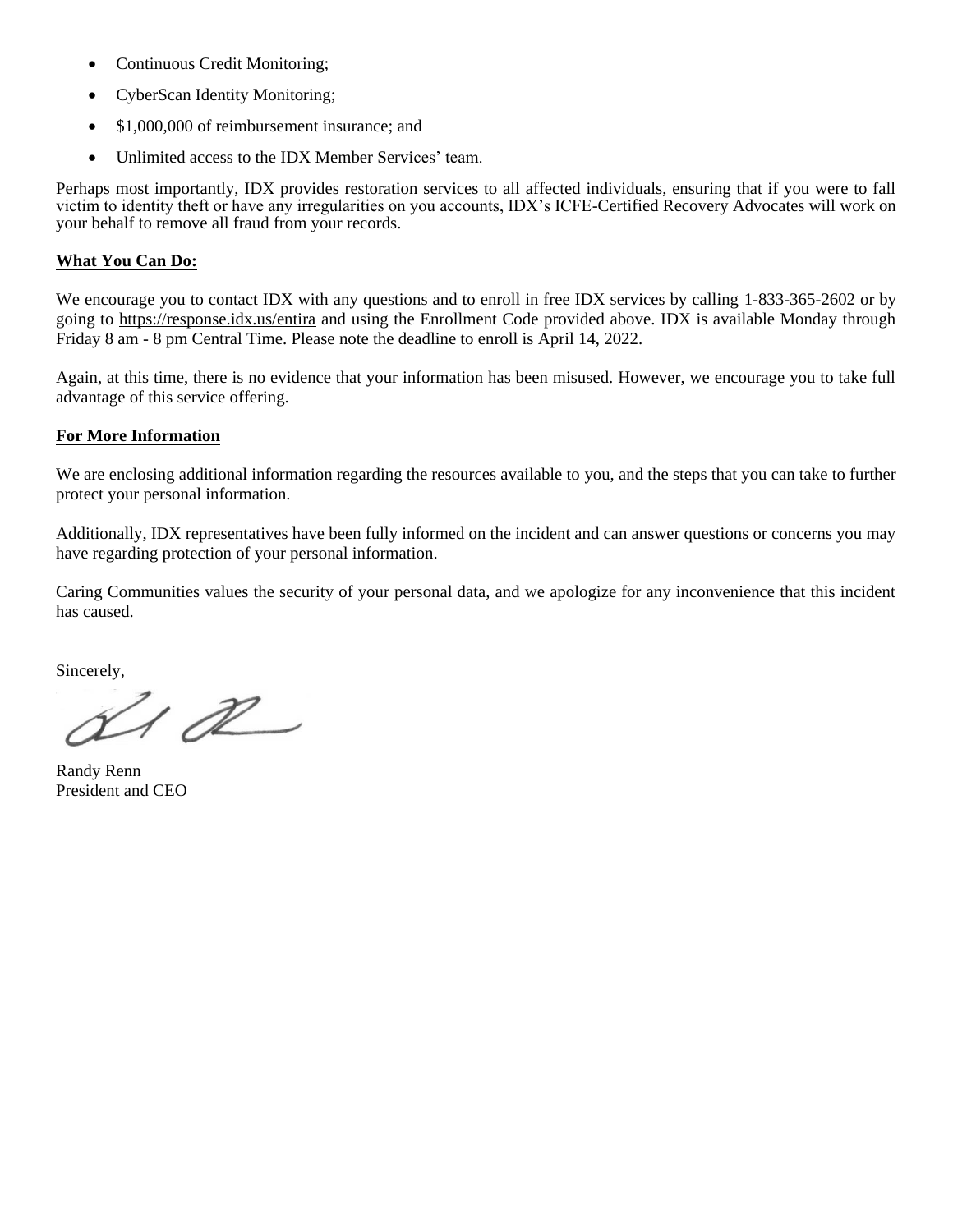# **Additional Information**

**Credit Reports**: You may obtain a copy of your credit report, free of charge, whether or not you suspect any unauthorized activity on your account. You may obtain a free copy of your credit report from each of the three nationwide credit reporting agencies. To order your free credit report, please visit www.annualcreditreport.com, or call toll-free at 1-877- 322-8228. You can also order your annual free credit report by mailing a completed Annual Credit Report Request Form (available at [https://www.consumer.ftc.gov/articles/0155-free-credit-reports\)](https://www.consumer.ftc.gov/articles/0155-free-credit-reports) to: Annual Credit Report Request Service, P.O. Box 105281, Atlanta, GA, 30348-5281.

**Security Freeze:** You also have the right to place a security freeze on your credit report. A security freeze is intended to prevent credit, loans, and services from being approved in your name without your consent. To place a security freeze on your credit report, you need to make a request to each consumer reporting agency. You may make that request by certified mail, overnight mail, regular stamped mail, or by following the instructions found at the websites listed below. The following information must be included when requesting a security freeze (note that if you are requesting a credit report for your spouse or a minor under the age of 16, this information must be provided for him/her as well): (1) full name, with middle initial and any suffixes; (2) Social Security number; (3) date of birth; (4) current address and any previous addresses for the past five years; and (5) any applicable incident report or complaint with a law enforcement agency or the Registry of Motor Vehicles. The request must also include a copy of a government-issued identification card and a copy of a recent utility bill or bank or insurance statement. It is essential that each copy be legible, display your name and current mailing address, and the date of issue. As of September 21, 2018, it is free to place, lift, or remove a security freeze. You may also place a security freeze for children under the age of 16. You may obtain a free security freeze by contacting any one or more of the following national consumer reporting agencies:

| <b>Equifax Security Freeze</b>    | <b>Experian Security Freeze</b> | <b>TransUnion Security Freeze</b> |
|-----------------------------------|---------------------------------|-----------------------------------|
| P.O. Box 105788                   | P.O. Box 9554                   | P.O. Box 160                      |
| Atlanta, GA 30348                 | Allen, TX 75013                 | Woodlyn, PA 19094                 |
| 1-800-349-9960                    | 1-888-397-3742                  | 1-800-909-8872                    |
| https://www.equifax.com/person    | www.experian.com/freeze/cente   | www.transunion.com/credit-        |
| al/credit-report-services/credit- | r.html                          | freeze                            |
| freeze/                           |                                 |                                   |

**Fraud Alerts:** You can place fraud alerts with the three credit bureaus by phone and online with:

- Equifax (https://assets.equifax.com/assets/personal/Fraud\_Alert\_Request\_Form.pdf);
- TransUnion (https://www.transunion.com/fraud-alerts); or
- Experian (https://www.experian.com/fraud/center.html).

A fraud alert tells creditors to follow certain procedures, including contacting you, before they open any new accounts or change your existing accounts. For that reason, placing a fraud alert can protect you, but also may delay you when you seek to obtain credit. As of September 21, 2018, initial fraud alerts last for one year. Victims of identity theft can also get an extended fraud alert for seven years. The phone numbers for all three credit bureaus are at the bottom of this page.

**Monitoring:** You should always remain vigilant and monitor your accounts for suspicious or unusual activity.

**File Police Report**: You have the right to file or obtain a police report if you experience identity fraud. Please note that in order to file a crime report or incident report with law enforcement for identity theft, you will likely need to provide proof that you have been a victim. A police report is often required to dispute fraudulent items. You can generally report suspected incidents of identity theft to local law enforcement or to the Attorney General.

**FTC and Attorneys General:** You can further educate yourself regarding identity theft, fraud alerts, security freezes, and the steps you can take to protect yourself, by contacting the consumer reporting agencies, the Federal Trade Commission, or your state Attorney General.

The Federal Trade Commission can be reached at: 600 Pennsylvania Avenue NW, Washington, DC 20580, [www.identitytheft.gov,](http://www.identitytheft.gov/) 1-877-ID-THEFT (1-877-438-4338), TTY: 1-866-653-4261. The Federal Trade Commission also encourages those who discover that their information has been misused to file a complaint with them. You can obtain further information on how to file such a complaint by way of the contact information listed above. You have the right to file a